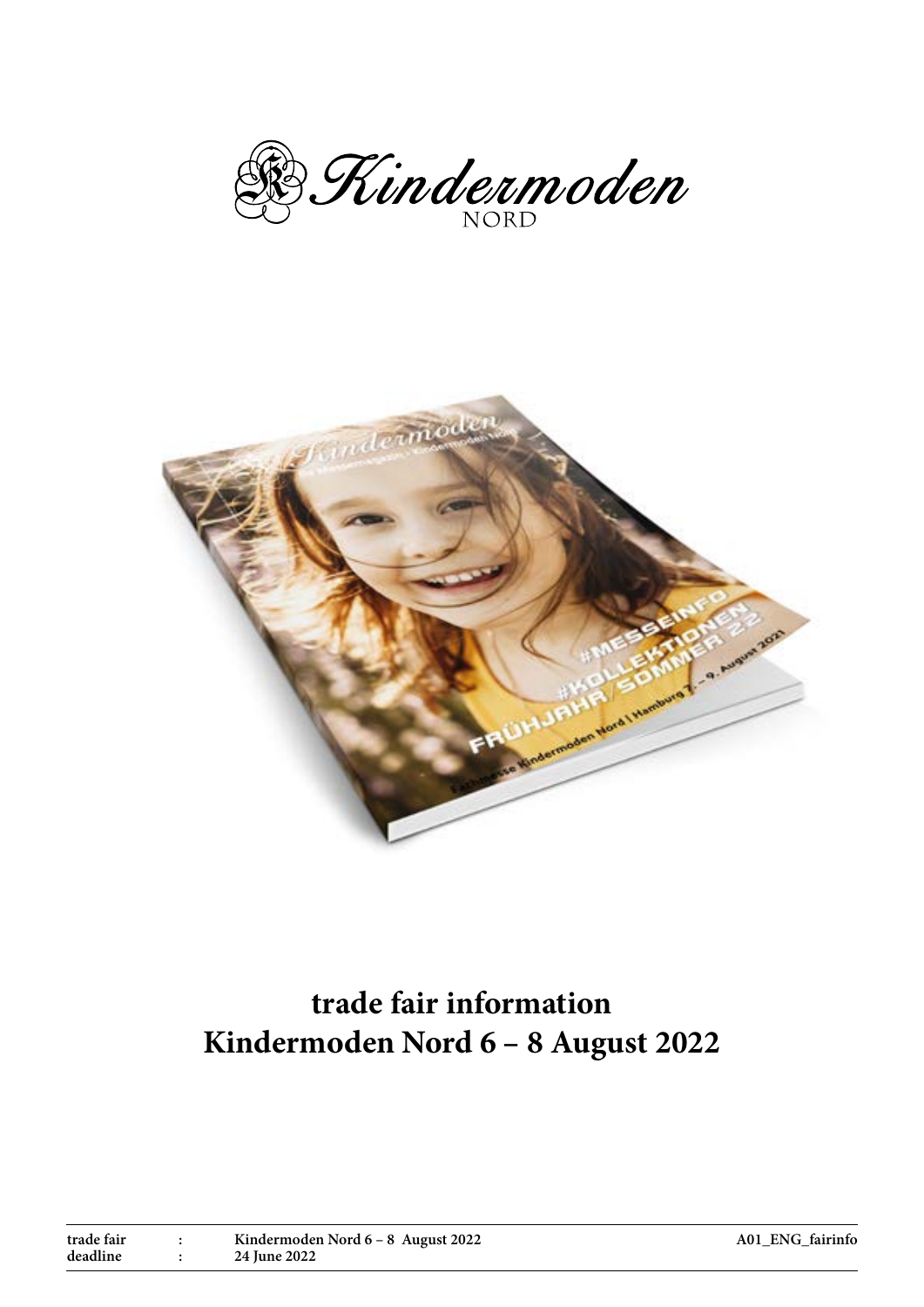

**information I trade fair : Kindermoden Nord 6 – 8 August 2022 deadline : 24 June 2022**

# **content**

# **I. Before the trade fair**

- stand equipment
- wireless internet access
- official list of exhibitors

#### **II. Setup**

- setup times
- loading and unloading on the ramp
- setup and exhibitor passes
- parking barrier
- deliveries
- stand construction
- safety
- fire protection
- co-exhibitors

## **III. Dismantling**

dismmantling times

#### **IV. At the trade fair**

- opening times
- access to the hall
- office service
- cleaning
- flyer distribution

#### **V. Contacts**

- contact persons
- contact details

# **I. Before the trade fair**

# **stand equipment**

# 1. Order forms

Exhibitors have the opportunity to order additional stand equipment from us. You can find the order forms attached to this package of information.

2. basic equipment of your stand

Your stand price includes tables and chairs (as required, limited to the stock of the MesseHalle) and 1 socket (1 kW).

#### 3. damage to stand

The system walls and other rented objects must not be damaged (no nails, staplers, adhesives, etc.)! Costs of repair due to damages will be charged to the exhibitors.

#### 4. carpet fitting

In the event that you fit a carpet yourself, we urgently recommend that you use residue-free, removable laying tape. You can also acquire such a carpet-laying tape at our trade fair office for a price of EUR 5.04 plus VAT per roll (25m). The use of other adhesive tapes frequently causes residues to be left on the hall floor, which necessitates special cleaning that needs to be paid for.

## 5. stand decoration

For decorating the wall elements and perforated plates, we recommend cambrels for hanging decoration material, hooks for perforated plates for hanging smaller exhibits as well as powerstrips for sticking posters on, for example. You can purchase these items from us at our trade fair office.

#### 6. supply pillars

If there is a pillar in your stand, the supply shafts found therein may not be blocked.

#### 7. storage opportunities

Please note that we cannot provide any storage opportunities on site. For storage purposes, we can build a cubicle on your stand, which you can order from us. MesseHalle Hamburg-Schnelsen assumes no liability.

#### 8. stand complaints

We would like to advise you that we can no longer acknowledge complaints regarding the construction of the stand after the trade fair has ended or after an invoice has been issued for the stand equipment. For this reason, should you establish discrepancies when examining your ordered stand equipment, please contact the office of the Messe-Halle urgently during setup.

Sitz und Handelsregister Hamburg HR B 49547 Geschäftsführung Thomas Luserke Steffi Kranawetter Ust.-ID: DE118456445

HypoVereinsbank BLZ 200 300 00 Konto 10 651 000

IBAN DE60200300000010651000 SWIFT (BIC) HYVEDEMM300

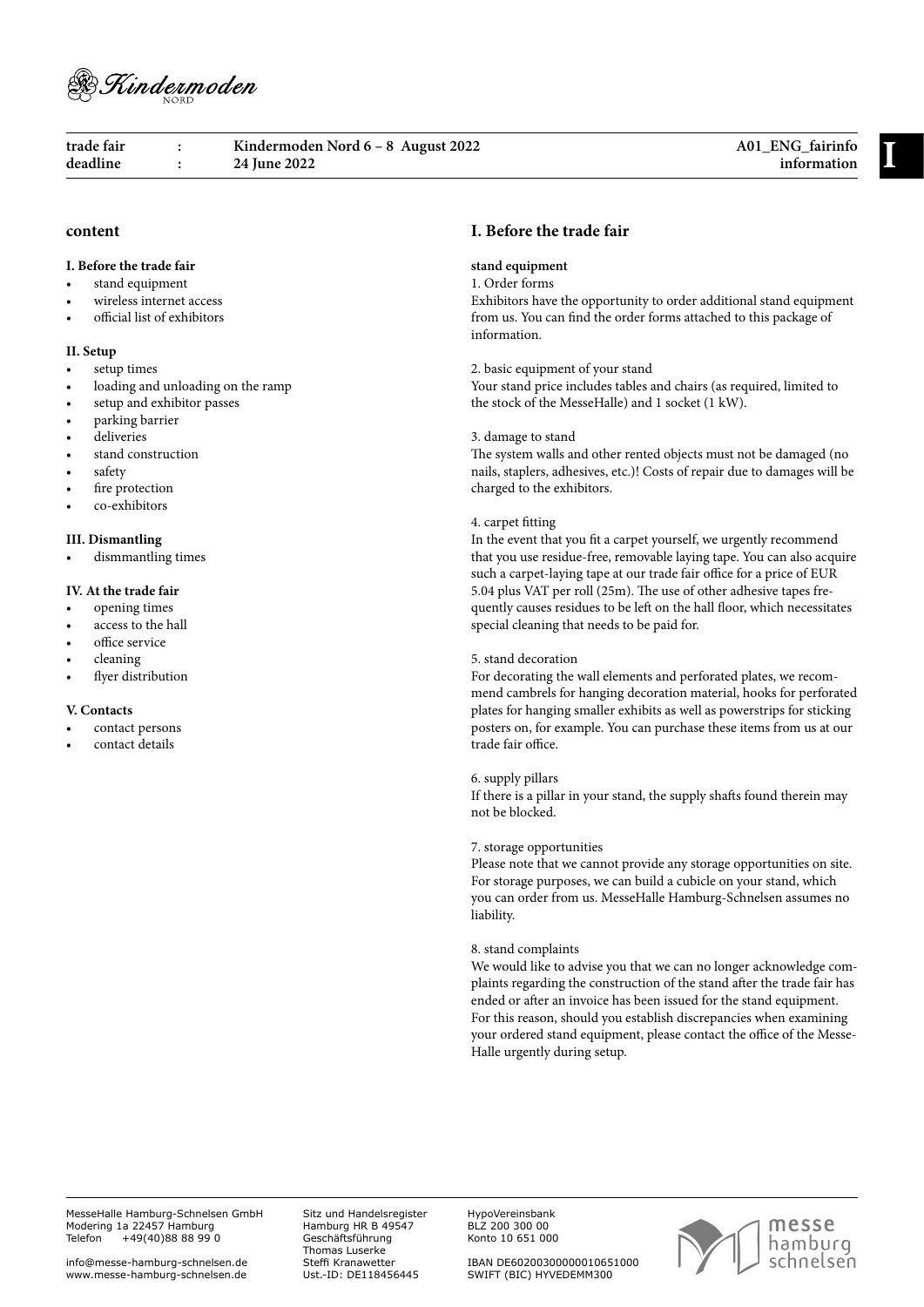

| trade fair | Kindermoden Nord $6 - 8$ August 2022 | A01 ENG fairinfo |
|------------|--------------------------------------|------------------|
| deadline   | 24 June 2022                         | information      |

# **Wi-Fi**

Free Wi-Fi is available to you in the MesseHalle Hamburg-Schnelsen. However, MesseHalle Hamburg-Schnelsen cannot guarantee 100% availability.

We expressly advise that exhibitors' own Wi-Fi networks can be installed at the event only after prior registration, since otherwise significant interference in the building's own Wi-Fi network can result. No costs are incurred for the registration and the operation of exhibitors' own Wi-Fi networks. However, in the event of interference arising due to non-registered Wi-Fi networks, the exhibitor responsible will always be made liable. For details, please contact MesseHalle Hamburg-Schnelsen. Please inform your stand construction company, if applicable.

#### **Official list of exhibitors**

Approximately two weeks prior to the trade fair, the list of exhibitors will also appear on our web pages, including a link to your e-mail and web addresses.

In the light of current events, we advise that the Kindermoden Nord list of exhibitors is the list of exhibitors that will be made available by us. Unfortunately, there are repeatedly dubious service providers such as Expo-Guide who offer catalogue and internet entries at very excessive prices. We would like to warn you about these service providers, since they were neither mandated by us nor are known to us.

However, should you have mistakenly filled out such a document, then you can receive support from AUMA, the Association of the German Trade Fair Industry:

Telephone +49 (0)30/24 00 00 www.auma.de info@auma.de

# **II. setup**

## **setup times**

Thursday 10.00 am to 6.00 pm Friday 8.00 am continuing until the start of the trade fair

The trade fair office and the hall team can be reached until 6.00 pm. After 6.00 pm, you can enter the hall via the side entrance, which is located on the right beside the main entrance. Should the door be locked, please ring the bell.

## **loading and unloading on the ramp**

In order to avoid bottlenecks at the loading ramps, the drivers must quickly drive their cars/lorries aside. Please also inform your stand construction company, if applicable, that the vehicles must be removed from the ramp immediately after the loading and unloading. Furthermore, lorries may be parked neither on the ramp nor in the car park of the trade fair site during the trade fair. MesseHalle Hamburg-Schnelsen reserves the right to take further steps in the event of non-compliance or infringement.

## **exhibitor passes**

Please carry the filled-out exhibitor's passes with you and present them to the trade fair staff, security or the police on request.

## **parking barrier**

Please be aware of the barrier on the access road to the parking spaces. You will receive a free parking ticket, which you should hand in again on your departure. Please validate your ticket at our office.

## **delivery**

Deliveries for Kindermoden Nord can be accepted as of Tuesday before the fair from 9.00 am. We would like to advise that each exhibitor is responsible for the delivery and removal of their goods. If the pallets are delivered they must be brought to the booth by the drivers. The goods are brought to the stand and are stored there at the exhibitor's risk. If goods are to be collected, they must remain at the stand until the transportation firm collects them.

## **stand construction**

If you would like to bring and setup your own stand, please communicate to your stand builder that our stand system has an axial dimension of one metre. This means, for example, that in the event of a stand with a 5-metre front a clear width of only 4.97 metres is available to your stand builder. Please note: in accordance with the Industrial Code (GewO), your company name and address must be indicated on your stand.

#### **safety**

#### 1. stand surveillance

Should you desire stand surveillance, please inform us in good time. Cost of surveillance per staff member and hour: €22.00 plus statutory VAT.

#### 2. valuables

Please do not leave any valuables in your car before, during and after the trade fair.

#### 3. insurance

It is urgently recommended to the exhibitors that they insure their exhibition objects and their liability obligation at their own expense.

**fire protection** Please note that you may use only flame-resistant materials to de-

MesseHalle Hamburg-Schnelsen GmbH Modering 1a 22457 Hamburg Telefon +49(40)88 88 99 0

info@messe-hamburg-schnelsen.de www.messe-hamburg-schnelsen.de Sitz und Handelsregister Hamburg HR B 49547 Geschäftsführung Thomas Luserke Steffi Kranawetter Ust.-ID: DE118456445

HypoVereinsbank BLZ 200 300 00 Konto 10 651 000



IBAN DE60200300000010651000 SWIFT (BIC) HYVEDEMM300